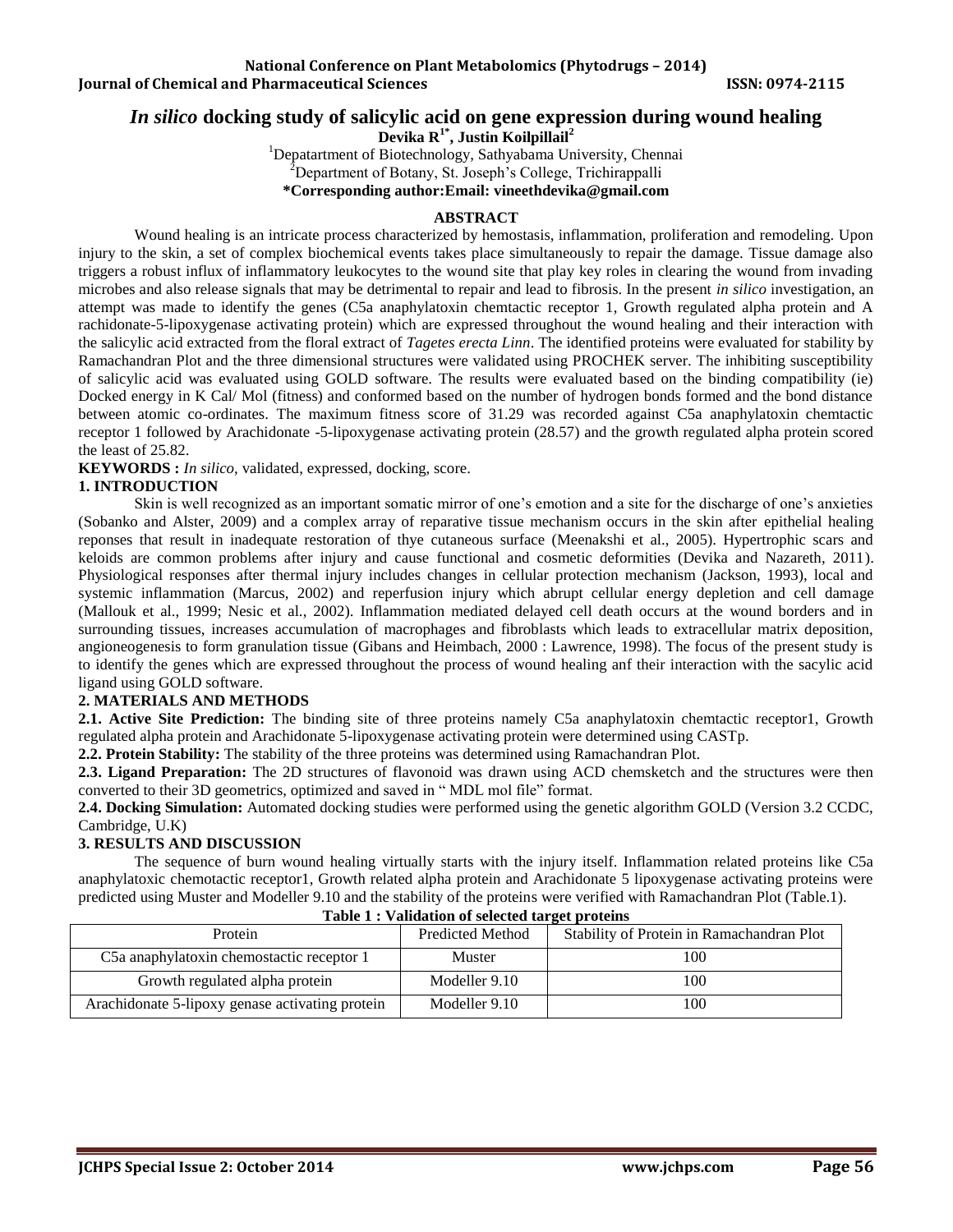#### **National Conference on Plant Metabolomics (Phytodrugs – 2014) Iournal of Chemical and Pharmaceutical Sciences ISSN: 0974-2115**

| Ligand Name                                     | -<br>C5a anaphylatoxin chemotactic receptor 1 |                 |                     |       |  |
|-------------------------------------------------|-----------------------------------------------|-----------------|---------------------|-------|--|
|                                                 | Atom in protein                               | Atom in Ligand  | $H - Bond distance$ | Score |  |
| Salicylic acid                                  | ASP37:OD2                                     | O <sub>10</sub> | 2.566               | 31.29 |  |
|                                                 | <b>HIS100:NE2</b>                             | O9              | 3.055               |       |  |
| Growth regulated alpha protein                  |                                               |                 |                     |       |  |
| Salicylic acid                                  | <b>MET100:N</b>                               | Ο7              | 2.817               | 25.82 |  |
|                                                 | <b>ILE96:O</b>                                | O <sub>10</sub> | 2.355               |       |  |
| Arachidonate 5- lipoxygenase activating protein |                                               |                 |                     |       |  |
| Salicylic acid                                  | THR5:O                                        | O <sub>10</sub> | 2.889               | 28.57 |  |

**Table.2.Protein – Ligand interactions using GOLD**

The three dimensional structures of the receptors has been predicted and was subjected to validation using PROCHEK server. The Ramachandran Plot showed 100% of amino acid in the allowed region which indicated the overall stable conformation of the protein structure. The inhibiting susceptibility of salicylic acid was evaluated using GOLD software. The results were evaluated based on the binding compatibility (ie) Docked energy in K Cal/ Mol (Fitness). This was conformed based on the number of hydrogen bonds formed and bond distance between atomic Co-ordinates of the active sites of C5a anaphylatoxin chemotactic receptor1 (Fig.1), Growth regulated alpha protein (Fig.2) and Arachidonate 5- lipoxygenase activating protein (Fig.3) and conformation results are tabulated in the Table.2. Least interaction score of salicylic acid was obtained against C5a anaphylatoxin chemotactic receptor 1 with the fitness score of 31.29 where the interaction was stabilized by 3 hydrogen bonds. The Second maximum fitness of 28.57 was recorded against Arachidonate 5-lipoxygenase activating protein with salicylic acid followed by growth regulated alpha protein with 25.82 score. From the above *in silico* investigation salicylic acid compound showed effective fitness against the wound healing processes.





**Fig. 1 Interaction of C5a anaphylatoxin chemotactic receptor 1 with salicylic acid**